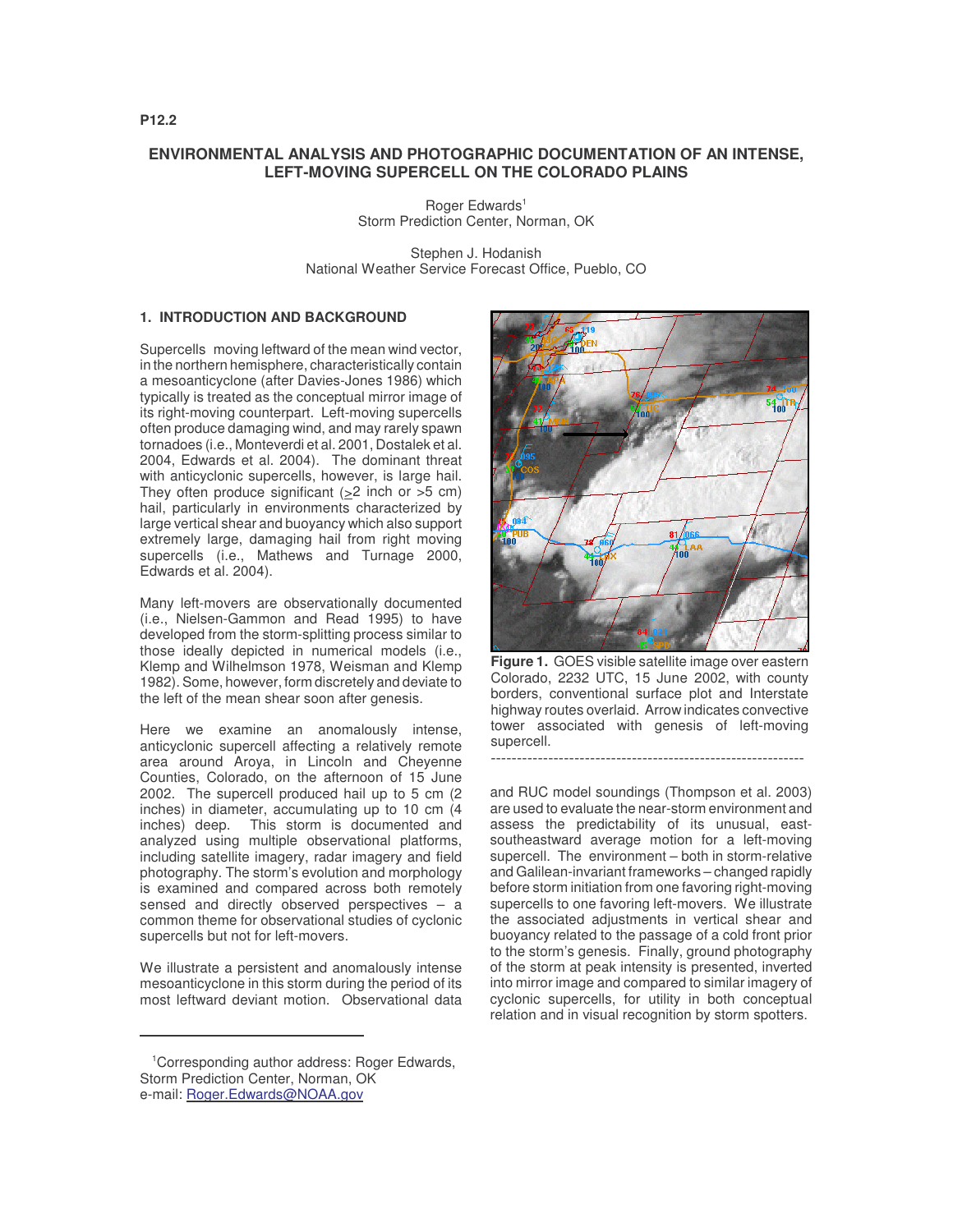

**Figure 2.** Reflectivity image at 3.4<sup>°</sup> elevation from Pueblo, CO WSR-88D, 2303 UTC, 15 June 2002, denoting the initial echo of the Aroya storm. The  $0.5^{\circ}$  echo centroid appeared at 2308 (Fig. 3) and was displaced slightly farther south due to tilting of the convective column. Values are scaled at top and range from 5 to ~55 dBZ in the echo.

## **2. DOCUMENTATION AND MORPHOLOGY**

------------------------------------------------------------

For brevity, all times are given in UTC hereafter unless otherwise noted. The Aroya storm developed discretely, and not as a result of any storm splitting processes. The first convective towers associated with this cell were evident on visible satellite imagery (Fig. 1) over west-central Lincoln County at about 2230, with initial reflectivity appearing aloft around 2303 (Fig. 2) on the  $3.4^\circ$  tilts from the WSR-88D radar at Pueblo, CO (PUX). This storm then followed a winding, 50 mi (80 km) long, roughly eastsoutheastward track. The path consisted of four sharply defined motion stages, for approximately 2.5 h across Lincoln and Cheyenne Counties before dissipating (Fig. 3).

The echo initially moved southeast (from 335 $^{\circ}$ ) at 18 kt (9 m  $s^{-1}$ ), slower than and slightly to the right of the southeastward mean wind vector (from 305<sup>o</sup> at 25 kt or 12 ms<sup>-1</sup>). The nascent supercell became nearly stationary for about 0.5 h beginning 2328 UTC. During this phase it interacted with and nearly was absorbed into a previously stronger thunderstorm to the southeast (WSW of Boyero in Fig. 2). The two storms' reflectivity patterns merged to the extent that at 2348 their cores – though still discretely recognizable – were separate only at reflectivities  $\geq$ 50 dBZ. The southern storm's core weakened as the Aroya storm began to move again. The former accelerated and turned sharply to the left, moving eastward (from 270 $^{\circ}$ ) at 20 kt (10 m s $^{\circ}$ ) toward both the Cheyenne County line and the nearby crossroads



Figure 3. Track of 0.5° reflectivity centroid for the Aroya supercell over eastern Colorado. Times are labeled in UTC. Unlabeled points are every three volume scans (~15 min) apart. Nearby counties, Aroya and Interstate 70 are designated.

representing the former town of Aroya. Meanwhile, the southern storm became better separated until the latter's dissipation at roughly 0045 16 Jun.

--------------------------------------------------

During the mature phase of most deviant leftward motion, the Aroya storm developed a pronounced, northward-tilting, front-flank reflectivity overhang (Fig. 4) and a mesoanticyclone. These formed mirror images of two characteristics associated for decades with mature cyclonic supercells (i.e., Lemon and Doswell 1979). The mesoanticyclone persisted for uncommon strength for a left-mover. Initial anticyclonic shear became apparent in storm-relative motion (SRM) data at 0014 on 16 June, at 0.5 O elevation from PUX.

The storm's anticyclonic vortex remained most strongly evident at the 0.5<sup>o</sup> tilt angle, from both PUX and Goodland, KS (GLD) radars. The associated shear couplet weakened with height but extended to between 2.4 $^{\circ}$  and 3.4 $^{\circ}$  elevation, as sensed by each radar. [Throughout much of this interval of greatest leftward deviance, some portions of the storm were mired intermittently in range-folded data voids and/or dealiasing errors at the lowest elevation from PUX and/or GLD; so mesoanticyclonic continuity is inferred from a blend of all available elevation segments of each site's SRM depictions.]

The mesoanticyclone deepened vertically and strengthened until reaching a peak azimuthal shear intensity of at least 100 kt (50 m s <sup>-1</sup>) from PUX at 0034 (Fig. 5a), representing roughly 50 kt (25 m s<sup>-1</sup>) outbound *and* inbound SRM values across adjacent gates at the resolution of the display. A similarly intense but more convergent anticyclonic signature was evident simultaneously from GLD (Fig. 5b). 80-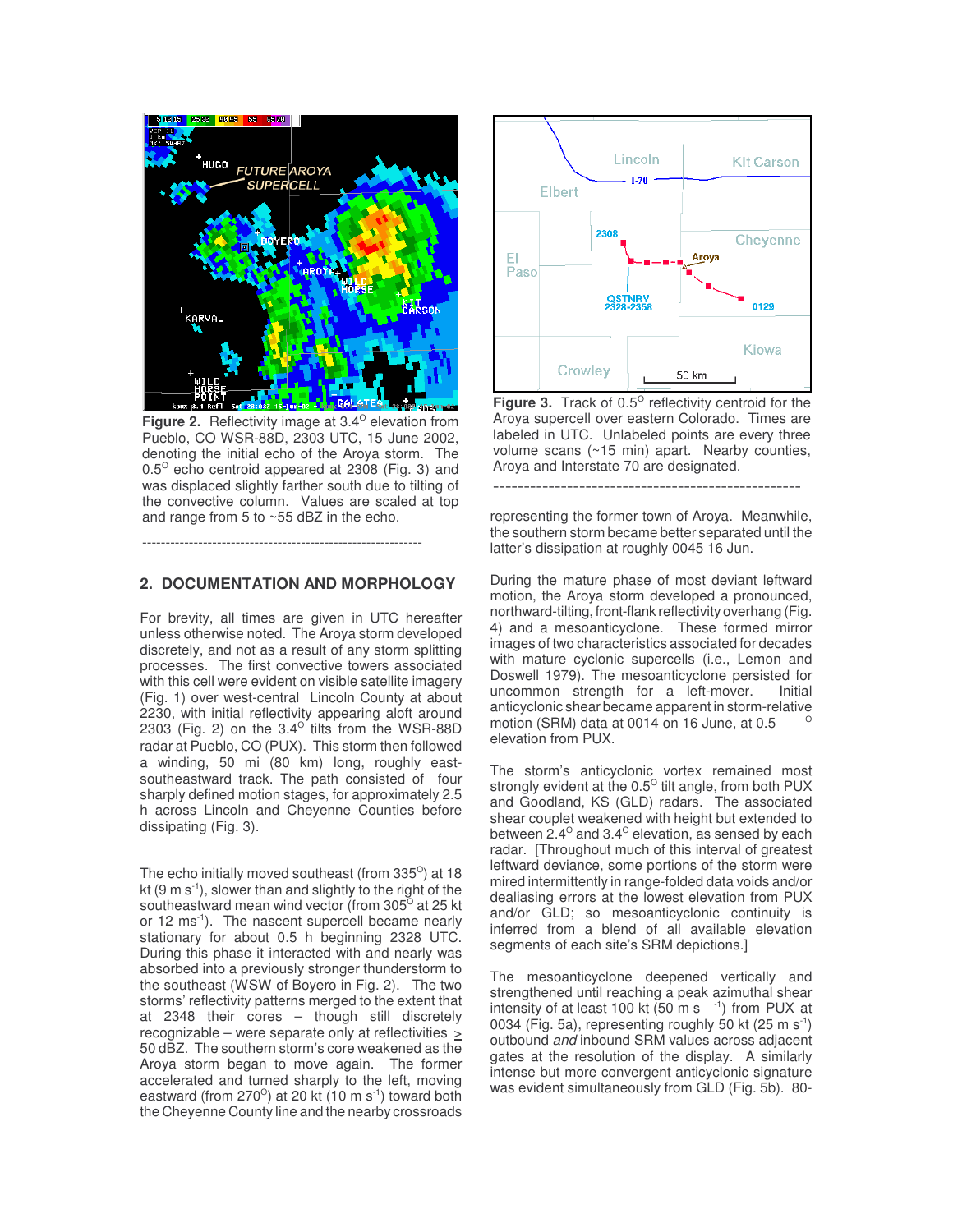

**Figure 4.** Pueblo CO radar reflectivity images from a)  $0.5^{\circ}$ , b)  $1.5^{\circ}$ , c)  $2.4^{\circ}$ , and d)  $3.4^{\circ}$  elevation angles, following intensity and mapping conventions of Fig. 2. Spatial scale is identical for each panel. The top of the letter "B" in Boyero represents an effective marker for the horizontal extent of the 30- 75 dBZ reflectivity overhang.

-----------------------------------------------------------

100 kt (40-50 m s<sup>-1</sup>) peak azimuthal shears were evident at each five minute interval through 0100, as the storm passed over Aroya and began to turn southeast. This represents at least 45 minutes duration of  $\geq 80$  kt (40 m s<sup>-1</sup>) anticyclonic shear associated with this supercell's circulation.

The lead author intercepted and photographed the supercell during this peak phase (i.e., Fig. 6). Relatively hard, smoothly surfaced, spherical hail up to 2 inches (5 cm) in diameter was observed in the forward (southeast) precipitation flank, which damaged his vehicle and which was reported to the responsible NWS warning offices at Boulder, CO, and Goodland, KS. There also was distinct visual evidence of low level clockwise rotation in the relatively precipitation-free updraft region of the storm as the mesoanticyclone approached and passed immediately north through east of a stationary viewing position 1.6 km SW of Aroya. Hailstones began to fall beneath the updraft region at about 0100, while continuing from both the forward flank (east) and the rear-flank (west) downdrafts on either side of the mesoanticyclone. The hail



**Figure 5.** 0.5<sup>°</sup> elevation angle SRM displays at 0034 UTC, 16 June 2002, from Pueblo CO (a) and Goodland KS (b). County names, arrow toward mesoanticyclone and velocity scale are provided in (a). Locality names appear on both images, which are scaled identically. PUX and GLD radars were located generally SW of (a) and NE of (b) respectively.

------------------------------------------------------------

remained roughly constant in distribution, maximum size and texture throughout the storm-relative (but stationary in ground speed) transect; however, accompanying rainfall diminished markedly from forward flank through the south rim of the mesoanticyclone. Precipitation remained largely hail from there into the rear flank, accompanied by intermittent light rain and drizzle. The hail accumulated to a depth of up to 10 cm over several mi <sup>2</sup> of short-grass range land southwest of Aroya.

As more hail was observed around the updraft base, the storm turned and accelerated eastsoutheastward, moving from 280 $^{\circ}$  at 34 kt (17 m s<sup>-1</sup>).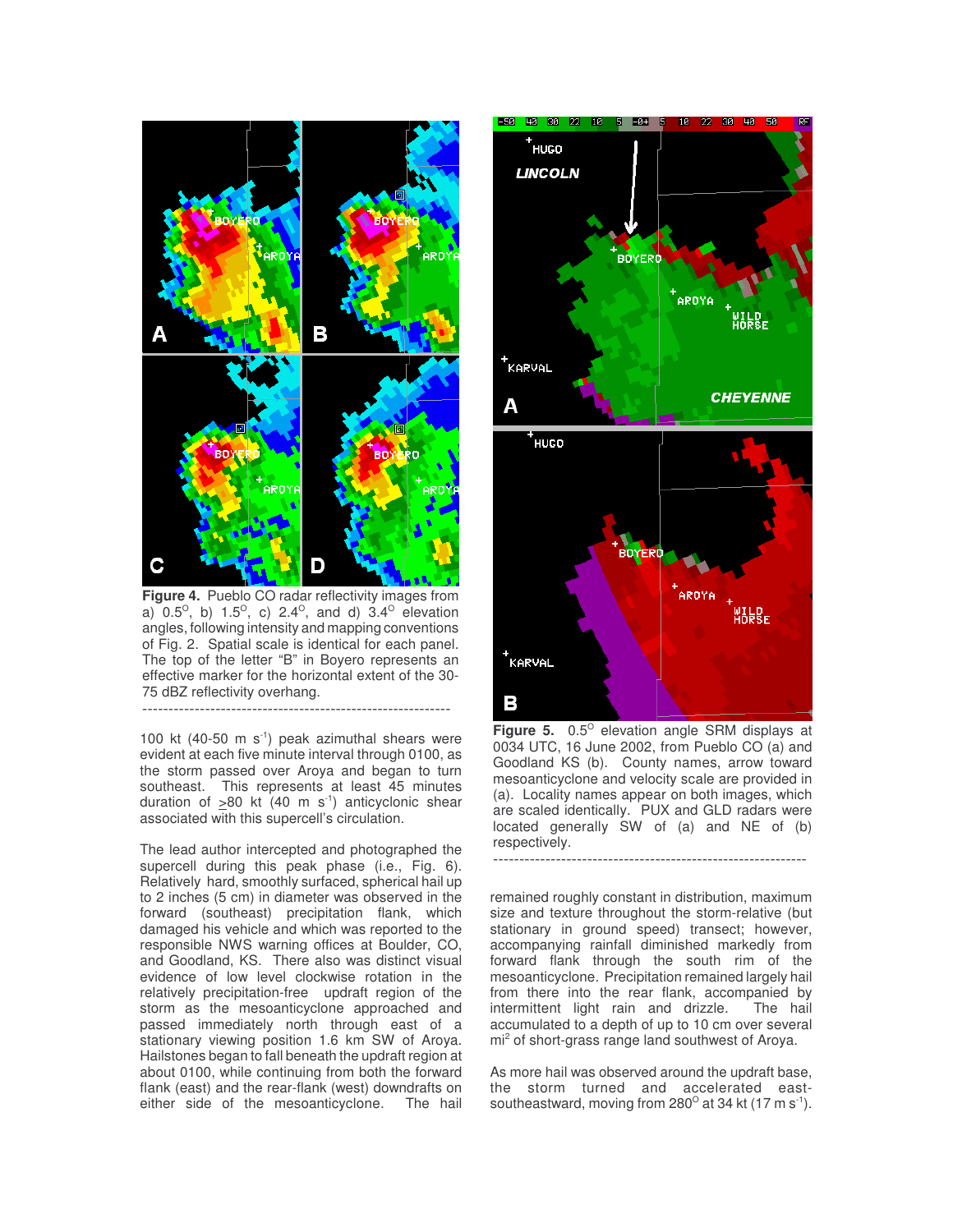





**Figure 6.** Scanned 35 mm transparency photograph (top) of the anticyclonic supercell, looking NW from 1.6 km SW of Aroya, CO at ~0025Z, 16 Jun 2002. Its mirror image (center) would look SW if also mirroring the direction of view relative to storm motion. The bottom image, for comparison, is from a 35 mm transparency of a tornadic, cyclonic supercell (~10 min after one tornado and 2 min before the next), 4 October 1998, looking SW from 6.4 km WSW of Dover, OK. Photos provided by the lead author.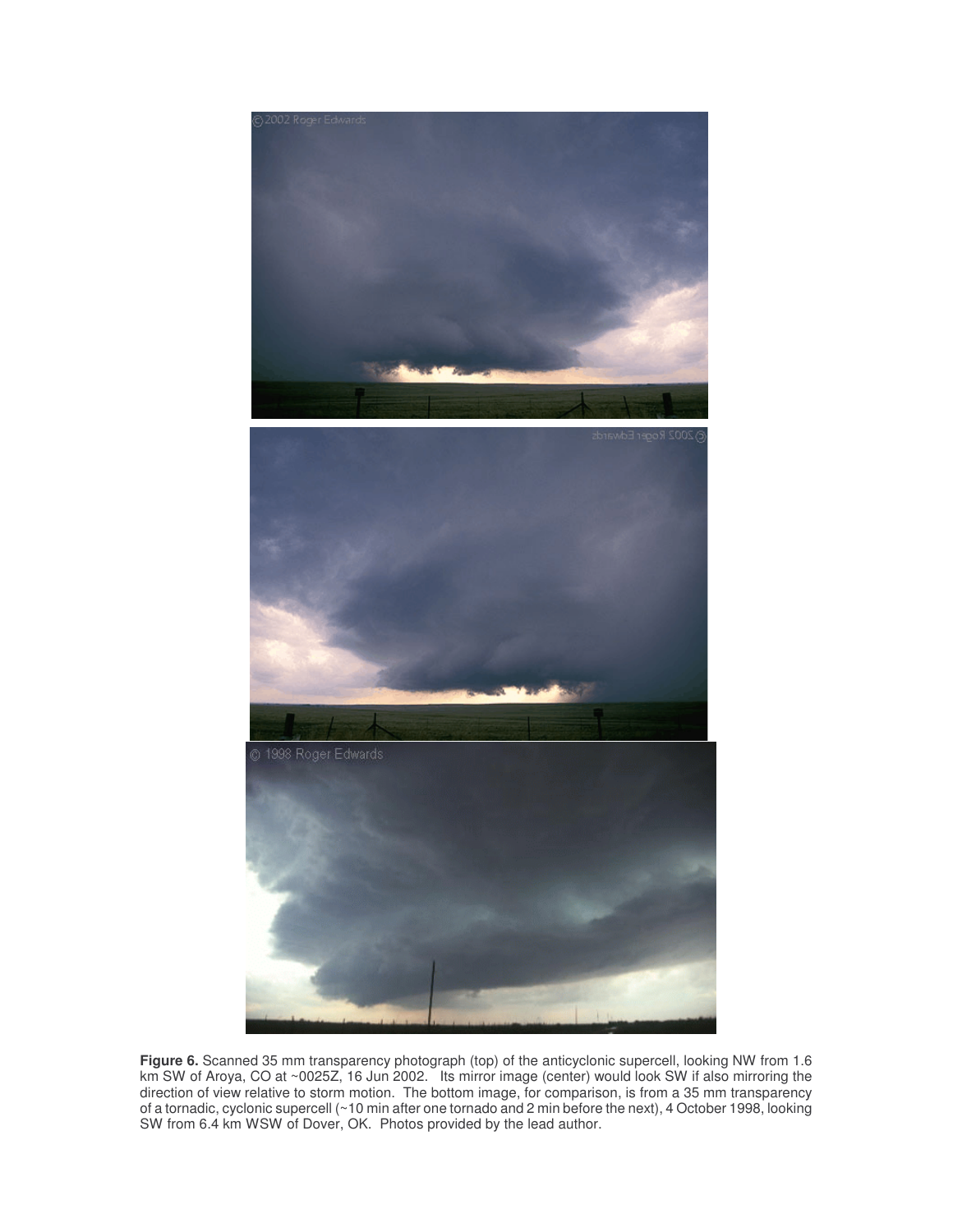

**Figure 7.** Composite charts as labeled. Thick purple (blue) lines denote 250 mb (500 mb) jets maxima. Thin purple (blue) lines are 250 (500) mb height troughs. Dotted green lines represent moist axes at 700 and 805 mb respectively. Scalloped brown line collectively represents the 700 and 805 mb drylines, which were practically juxtaposed at each analysis time. Dotted red line is the 805 mb thermal axis. Surface features (low, cold front, outflow boundary) are conventionally drawn except in black.

-------------------------------------------------------------------

During this fourth motion phase – still left of the mean wind – the storm weakened, as evident visually and in reflectivity and SRM trends (not shown), and it dissipated by about 0130 in southern Cheyenne County.

#### **3. ENVIRONMENTAL OVERVIEW**

Subjective upper air analyses were performed at 250, 500, 700 and 805 mb pressure levels for full suite of synoptic rawinsonde data at 15/1200 and 16/0000. Also examined were special soundings launched at 1500, 1800 and 2100, in support of the International H20 Project (IHOP). [The 805 mb level was used instead of the more common 850 mb operational standard, because of the latter being underground across much of the area. Given the ground elevation

of 1500-2000 m in this area, the 805 and 700 mb levels may serve as a proxy for the roughly equivalent 925 and 850 mb levels over the low plains farther east.] These data were blended with hourly plots of profiler winds, WSR-88D velocity azimuth display wind profiles (VWP) and surface observations for composite analyses. Results are summarized graphically in Fig. 7.

The area was under a general northwest flow regime aloft, characterized at 1200 by a roughly 70-90 kt (35- 45 m s -1) 250 mb jet and a weak 500 mb trough located well to the north from northern Minnesota to Montana. By 1800, regional profiler winds and the intermediate sounding at Denver (not shown) indicated this trough had reached extreme northcentral Colorado, south-central Wyoming and western Nebraska. By 0000 on the 16<sup>th</sup> that trough had moved to southeastern Nebraska, central Kansas and extreme southeastern Colorado. This trough's proximity to eastern Colorado was timed with peak insolation-related heating of the air mass along and behind a surface cold front. This appeared to contribute to steepened lapse rates, based on modified RUC soundings and time series comparisons of 1200, 1800 and 0000 balloon soundings. The low level dryline had retreated across Colorado through the day, a process aided by weak moist advection behind the front in the boundary layer.

At the surface, only broad, weak baroclinicity was evident across the central high plains at 1200, with a weak surface low near Limon. By 1500, a surface low was analyzed over Akron, Colorado, with a weak cold front developing southwestward to near Limon, then westward to near Monument. By 1800, the frontal low had become ill-defined, and another had formed near Pueblo at a surface thermal maximum. The cold front then was crossing a broad, zonally oriented, topographic ridge near Limon known as the Palmer Divide, as well as the I-70 corridor near the Kansas border. The front continued southward through the Arkansas River valley of southeastern Colorado around 2100, then by 0000 on the 16<sup>th</sup>, into northeastern New Mexico (Fig. 7).

Thunderstorms developed along and behind the surface cold front (i.e., Fig. 1) throughout the day, beginning as early as 1500 to the south of Akron, and around 1800 along the Palmer Divide. Associated cloud and precipitation coverage became more widespread from the Palmer Divide southward and southeastward through the afternoon, as observed visually from the ground and on radar and satellite imagery. The aggregate outflows modified the surface air to be substantially colder than the ambient<br>postfrontal air mass. By 2100, temperatures By 2100, temperatures immediately behind the front in southeastern Colorado remained in the 82-86 $\mathrm{^{\circ}F}$  (28-30 $\mathrm{^{\circ}C}$ ) range, while post-frontal outflow temperatures were falling generally into the 75-78 $^{\circ}$ F (24-26 $^{\circ}$ C) range. By 0000 the difference was even more pronounced, with outflow air as cold as 66 $^{\circ}$ F (19 $^{\circ}$ C) over easternmost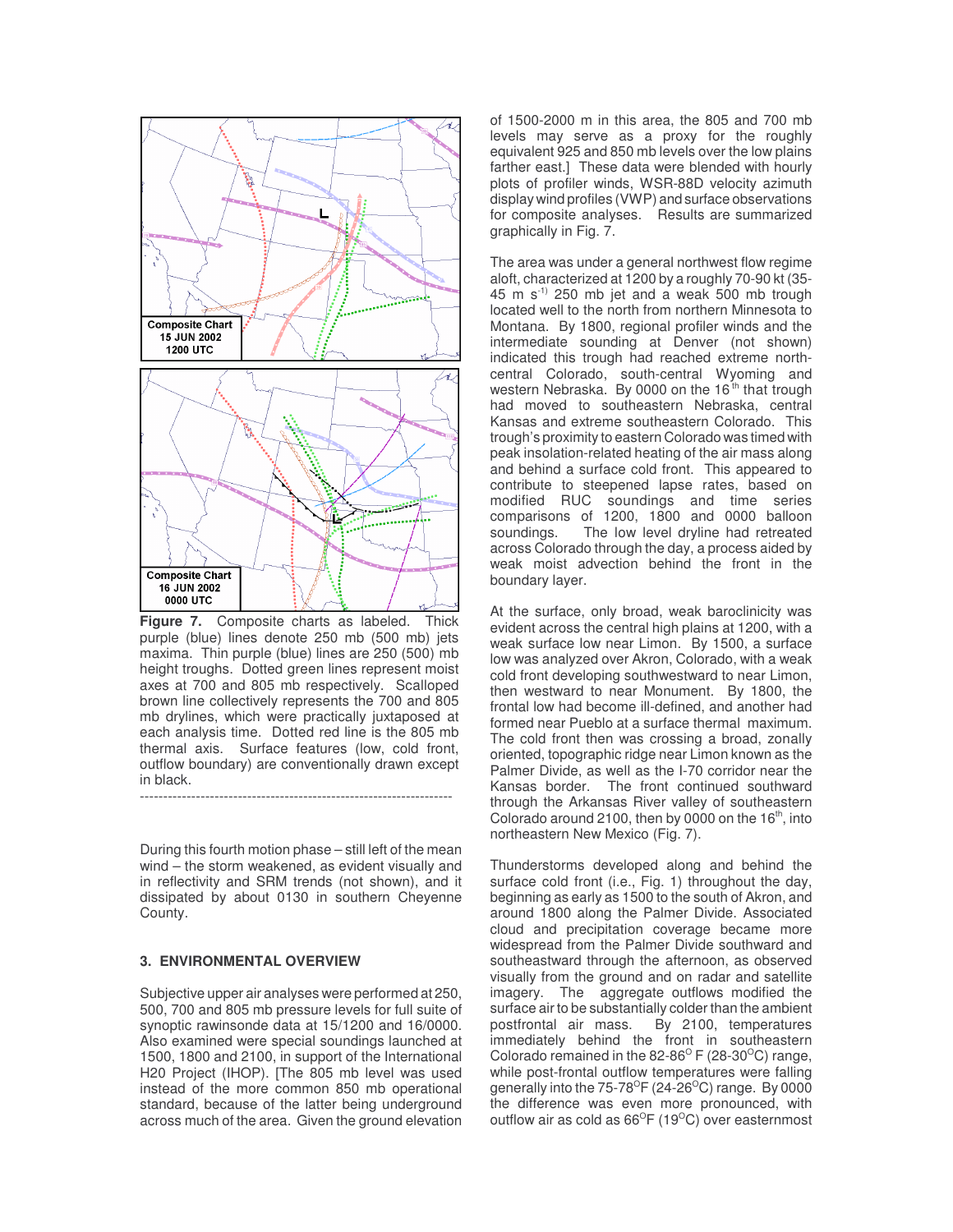

**Figure 8.** RUC model initial sounding for Limon, CO (LIC), 00 UTC, 16 Jun 2002, plotted as a *Skew-t* diagram (top) and hodograph (bottom) with annotated parameter values on each. Wind barbs (flags) represent 5 (25)  $m s<sup>-1</sup>$  speeds. On the hodograph, isotachs are labeled in kt but with mature phase storm speed noted at 10 m s<sup>-1</sup>; and heights from 1 to 3 km are labeled in bold gray. ------------------------------------------------------------------

Colorado near Burlington, and post-frontal temperatures 84-90<sup>o</sup>f (29-32<sup>o</sup>C) near the southeast corner of Colorado.

The Aroya supercell developed well north of the surface cold front and outflow boundary, along the northwest periphery of a large complex of thunderstorms that covered much of southeastern Colorado (evident in visible imagery, Fig. 1). No boundaries were evident either in surface analyses, reflectivity or satellite data at the genesis location, which was along the Palmer Divide. Differential heating and associated solenoidal ascent along the edge of the large anvil canopy may have contributed to this storm's origin in a weakly capped environment, based on a lifted RUC surface parcel (Fig. 8a); but observational data coverage is insufficient to verify such a process.

Hourly RUC soundings have been shown to reliably

represent the environments of discrete supercells (Thompson et al. 2003). Here, the 0000 RUC analysis point forecast sounding for Limon (Fig. 8a) closely approximated surface thermodynamic conditions observed both at Limon and in immediate vicinity of the storm. The RUC sounding was judged to be the most representative of conditions ambient to this storm, by comparison to the 15/1800 and 16/0000 Denver rawinsonde soundings, forecast soundings from the 1800 Eta model, and initialized 0000 Eta soundings (not shown).

Our initial hypothesis was that this storm was elevated atop cold air from the north side of the front that had been further reinforced by outflows. However, further examination indicates that the storm probably was surface based, despite the postfrontal and postconvective environment characterized by "cool" 68-70<sup>o</sup>F (20-21<sup>o</sup>C) inflow air temperatures (as measured by the lead author and observed at Limon, 40 mi (65 km) to the northwest. Surface-based CAPE using the virtual temperature correction (Doswell and Rasmussen 1994) is estimated to be nearly 1500  $J kg<sup>-1</sup>$  based on the RUC sounding, amidst roughly  $8^{\circ}$ C km<sup>-1</sup> midtropospheric lapse rates.

During its anticyclonic rotation phase, the supercell moved leftward of both the mean wind and mean shear vectors and the hodographs through 0-1 and 0- 3 km above ground level (AGL). This is consistent with negative values of storm-relative helicity (SRH) expected and commonly documented for surfacebased left-movers (i.e., Bunkers 2002, Edwards et al. 2004). However, the 0-1 and 0-3 km AGL SRH for this case – given any of the four dominant motion vectors in its lifespan -- was considerably larger in magnitude and more negative than averages or medians for the Bunkers (2002) or Edwards et al. (2004) left-moving supercells. During the mature, eastward-moving phase near Aroya, the RUC hodograph with input observed storm motion yielded 0-1 km (0-3 km) net SRH of -363 m<sup>2</sup>s<sup>-2</sup> (-421 m<sup>2</sup>s<sup>-2</sup>). Among favorable Galilean-invariant parameters for supercells was 24 m  $s^{-1}$  shear through the 0-6 km AGL layer, and 59 m<sup>2</sup>s<sup>-2</sup> bulk Richardson number shear (each after Weisman and Klemp 1982).

### **4. VISUAL CHARACTERISTICS**

Cloud and precipitation debris from other convection (evident east of the Aroya storm in Figs. 1 and 2) obscured the view of the supercell upon ground level approach from the Lamar area to the southeast. As the storm came into view from near Aroya, it exhibited classical supercell structures with a rainfree base, striated low-middle level cloud decks and pronounced forward-flank precipitation core.

To better aid conceptualization of this structure for storm observers, the photograph of this storm near peak intensity, showing these structures, is flipped into mirror image in Fig. 6. Given the storm's overall motion toward the east-southeast, a mirror for the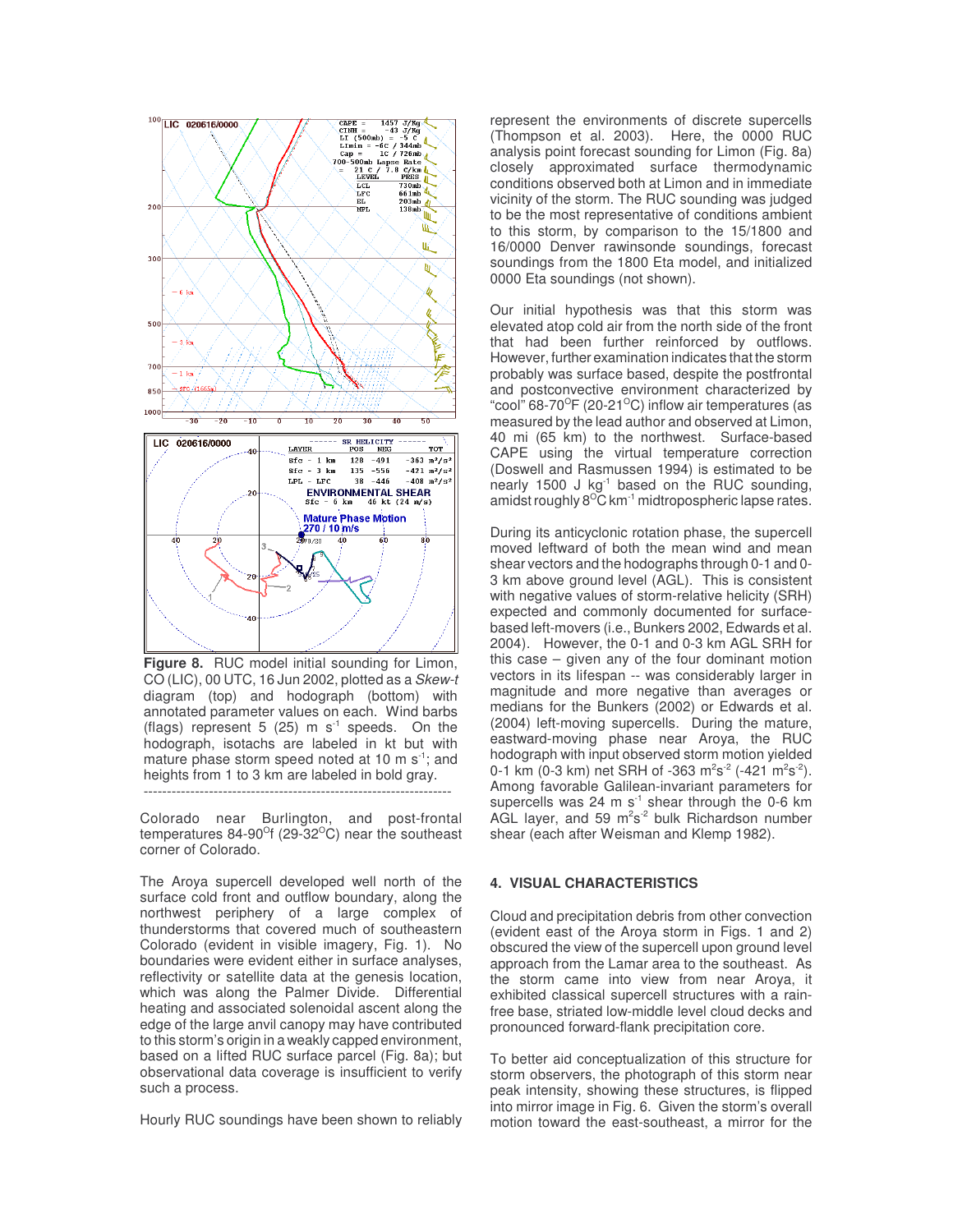spotting angle would be for a storm moving toward the east-northeast.

Although this storm was nontornadic, the mirror image of its cloud features bore striking structural resemblance to a cyclonic, tornadic supercell on 4 October 1998 near Dover, OK, as also evident in Fig. 6. The Dover storm was within a few minutes of producing a tornado from the lowest cloud base at left, which was beginning to rotate strongly at the time of the photo. By contrast, only weak cloud-base rotation was evident in the Aroya storm from the time of the photograph until it passed overhead (at the same vantage point); and a tornado never appeared imminent. The intense shears detected in middle levels of the storm, as shown in Fig. 5, were not visually evident lower in the storm and at cloud base.

## **5. SUMMARY AND DISCUSSION**

This case illustrates that environments behind both cold fronts and reinforcing convective outflows still may support supercells with significant severe weather, i.e., the 2 inch (5 cm) hail occurring here.

The ambient vertical wind profile was typical for a cold advection regime in that it that backed with height, which also is an ideal wind profile for large negative SRH given an embedded, left-moving storm. Left-movers are likely not as common as right-moving supercells because of this association with cold advection and the detrimental effect that such cooling<br>can have on buovancy. However, this event can have on buoyancy. illustrates that, to the extent that the RUC sounding was representative of the environment, surfacebased CAPE was more than adequate to support leftmoving supercells, despite the presence of postfrontal, post-convective cold air advection in the boundary layer. Adjusting for the context of leftmovers, this reinforces the concept of favorable surface-based buoyancy on the "cold" side of baroclinic boundaries (i.e., VORTEX findings of Markowski et al. 1998) – whether storms cross such a boundary or, as in this event, initiate well behind it.

One important question that may be unanswerable for this case, given 1) its surface-based nature, and 2) its long-lived, intense mesoanticyclone is: Why did this storm not produce a tornado? Tornadic leftmovers have been documented (i.e., Monteverdi et al. 2001, Dostalek et al. 2004) in environments with only 500 J kg<sup>-1</sup> more CAPE and weaker SRH. More detailed and dense field observations such as those performed in field experiments such as VORTEX might contribute to better understanding of the difference between tornadic and nontornadic processes in left-movers as well.

IHOP intermediate soundings, in combination with profiler and VWP data and hourly RUC soundings, were useful in assessing the thermodynamic and kinematic evolution of features above the surface throughout the day, in between synoptic balloon launches. Intermediate rawinsonde launches often are requested regionally by SPC forecasters on days of exceptional concern; and this case emphasizes the benefit both asynoptic observed soundings and RUC hourly model soundings. This study also underscores the need for subjective analysis and detailed utilization of multiple platforms therein. The subtle and still poorly understood character of initiation foci for convection north of the cold front supports the need for more dense surface data of the sort provided by the Oklahoma Mesonet (Brock et al. 1995), benefitting both post-mortem research and real-time operational forecasting of mesoβ- and smaller-scale convective processes.

This event illustrates that the anticyclonic supercell, when observable in the field, may be treated as a visual and conceptual mirror image of the cyclonic supercell for application to spotter training and for understanding their structure and morphology.

Finally, storm observation in the field remains an immeasurably valuable tool in assessment and<br>verification of severe weather events. Several verification of severe weather events. spotters and storm chasers contributed severe weather information, both in real time and *post facto*, to the concerned NWS warning offices in Boulder, CO, and at Goodland, KS. Without their presence in this event and in others in the Great Plains every spring, neither precise and accurate warning verification nor field documentation such as that herein would be as common. Furthermore, resulting documentation – including still photography and video – is commonly used for subsequent spotter training. A responsible and well-trained fleet of spotters and mobile storm chasers has been demonstrated in many instances (i.e, Pietrycha and Fox 2004) to benefit both real-time warning operations and subsequent research, and should be encouraged and supported wherever possible.

## **6. ACKNOWLEDGMENTS**

The authors thank Paul Wolyn of NWS Pueblo, along with NWS Central Region and the SPC Scientific Support Branch, for generously supplying data and platforms for analysis both at Pueblo and Norman. Thanks to Elke (Ueblacker) Edwards for her intercept navigation and to Al Pietrycha for his skilled nowcasting, both of which made close observation and documentation of this storm possible from afield. Steve Weiss (SPC) provided very helpful encouragement, guidance and internal review.

## **7. REFERENCES**

Brock, F.V., K. C. Crawford, R.L. Elliott, G.W. Cuperus, S.J. Stadler, H.L. Johnson, and M.D. Eilts, 1995: The Oklahoma Mesonet: A technical overview. *J. Atmos. Oceanic Technol.*, **12**, 5-19.